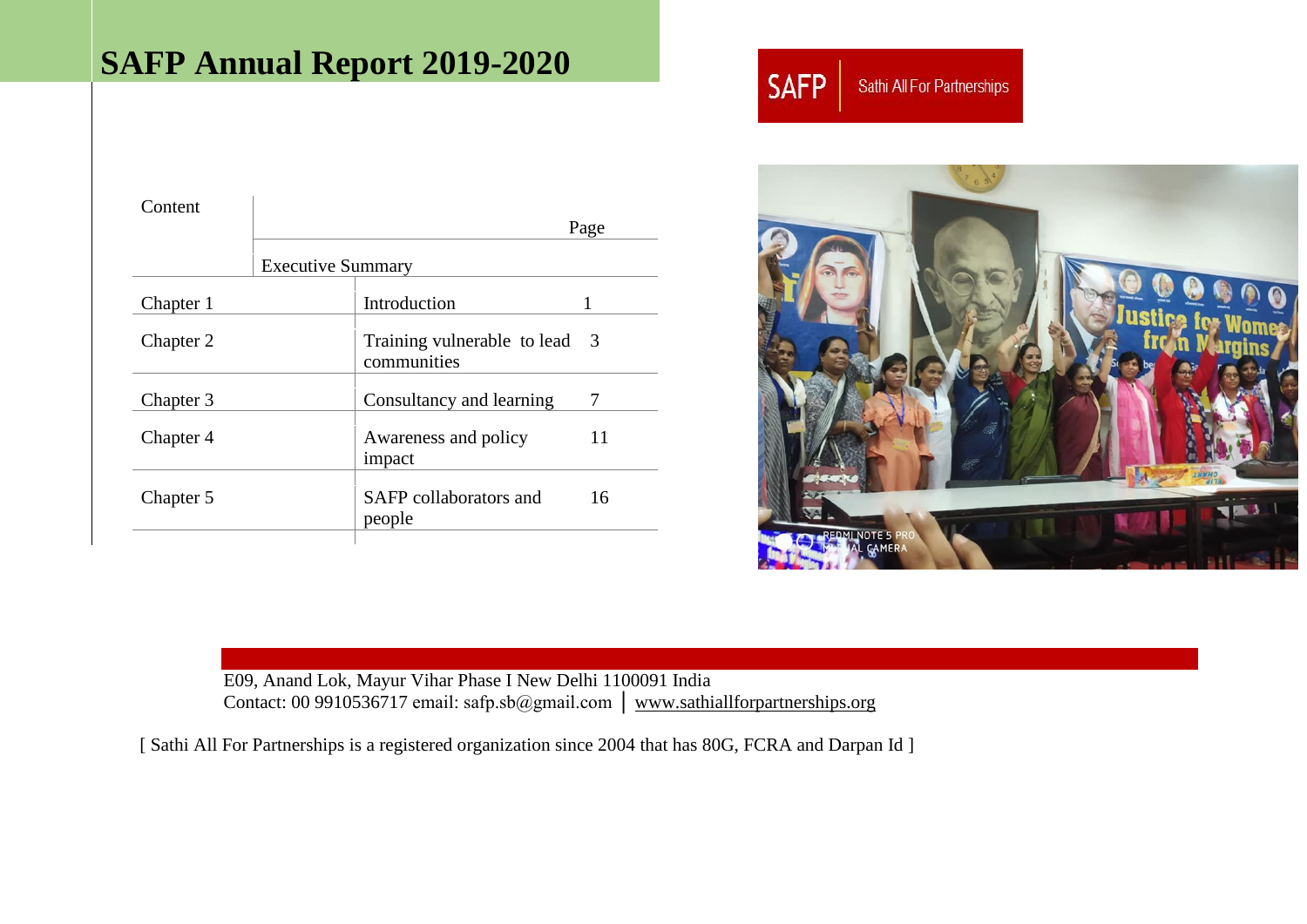## **Annual Report SAFP 2019-2020 Chapter 1 Introduction**

This year SAFP, its partner organizations and networks were training leaders to develop their organizations by strategic planning. This work was done through mentoring and coordination of processes. Learning took place through research done during consulting assignments that SAFP leaders undertook. The organizations that SAFP worked with were Paryaya, Rashtriya Dalit and Adivasi Mahila Andoloan, The National Alliance for Labor Rights and Youth Care Leavers Association.

SAFP secured consulting assignments with Caritas India to develop its safeguarding policy and practice. This work was done by a three member team that conducted one safety and security audit and two trainings as part of the assignment. Towards the end of the year Mittika offered SAFP member training on applied theatre to orient a training methodology for police on being sensitive to Gender based Violence (GBV) cases that were being reported.

The SAFP legacy support programme added support to legacy building for two more women leaders from the field of literature, Dr Krishna



Sobti and Ms Santwana Nigam. The work of developing legacy of Ms Rajni Tilak continued this year too.

The research and development portfolio developed further this year and concepts were refined during the year. The SAFP member contributed to youth blogs submissions for web publications this year.

The partnership of SAFP with Indian Aces to define and organize awareness campaign on Asexuality concluded this year. The support from Planet Romeo-Foundation assisted Dr Pragati to take on the

work on awareness raising on Asexuality independent from SAFP from the current year.



In December SAFP work made it to the shortlist of the NITI Aayog Women Entrepreneurs award. SAFP made a presentation for the Fourth Edition of the Women Transforming India Awards 2019. The NITI Aayog recognized the 100 women who were shortlisted from over 13000 applicants to be winners. Some of these winners were chosen for further round where venture capitalists would hear the pitch from these entrepreneurs to consider support of around 25 lacs. The recognition of being on first shortlist itself was energizing. On the mental wellness portfolio the clubhouse continued and this activity made community felt supported.SAFP partnered with Bhor Foundation to co organize an event. It approached support organisations for funding and developed work for pilot in Thalasseri in Kerala. This work too has local stakeholders now. In November 2019, work in Kerala too took off as an independent

initiative. February and March got the world focus on Covid 19, so did we work on outreach to the vulnerable in March.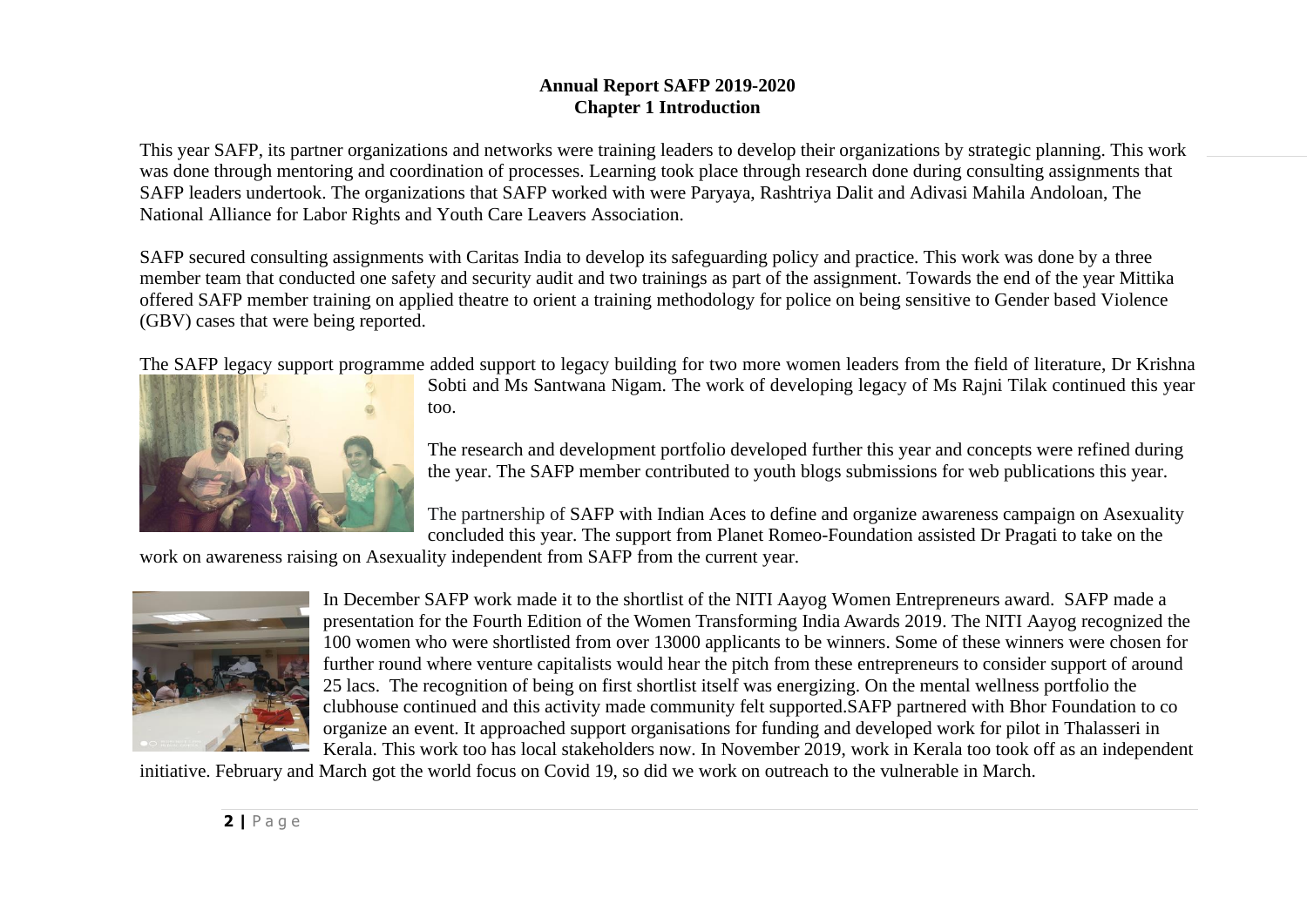## **Chapter 2: Training vulnerable to lead their communities**

**Field Work to assist conceptualisation :**The first group SAFP worked with this year were Dalit and farmer women. A field trip to Osmanabad showed that women consider that person as a leader who takes their concerns to appropriate authorities for resolution. The women understand that their leaders have to be tolerant and non reactive as a leader has to be deliver justice and develop social, cultural and political leadership besides strengthening the econmic base of the people and the land that nutures them. Leadership according to the women of rural Osmanabad is to empower the marginalised and not only for self gain. The women are aware that youth are not getting jobs and land does not produce enough to make ends meet. They thus try to set up economic activity to get more resourced. They were clear that they have to reach out to make networks with those who are weaker than them. The orphans and the destitute. They could build alliances with members of the other communities from outside the village through CSR and help from colleges. When outsiders come the entire village does seem to become one. Isolation can be broken with the phone and the technology. People in the cites should reach out to include them.

Sunanda in the photograph has draped the green saree is the Paryay's community mobilizer for single women and women finance work. Paryaya has been a Consult For Women and Land Rights (CWLR) member since its inception. SAFP has related with Paryaya as a coordinator of CWLR since 2004. Paryaya now works with Makkam a women network of farming women. Women trained by Paryaya have reorganised their basic needs to save and be part of thrift society. Sunanda is an example of a rural woman leader. She was a child bride who experienced desertion but she continued to still meet her married family and look after them as well as her mother. This got her positive return as her brother now offers her land that belonged to their father and the husband is a visiting fellow when he wants a break from his other married family.Sunanda built her finacial base herself and says that there is to be no sharing of resources between marital and her own family. With this clarity there is peace



and no confusion between feelings of trespass.Her work keeps her busy and travelling far and wide. When SAFP met her in August 2019 in her village in Osmanabad, she had returned from a sharing session with a National single women's network meeting.



SAFP travelled to stay at the Paryaya campus to prepare itself for leadership trainings it conducting during the year. For this it was esstential to learn from the leadership on women and land that has carried on its work on its own after CLR was formed a decade ago. The movement for womens right to land has had its own tracjectory that will be written in 2020. Focussing on Sunanda, who shared her work by narating that that last year multistate greaving meeting or *Shouk Sabha* was held in Mumbai. The sharing at public events is done developing a constituences understanding. The women were asked to mourn the farmers who committed suicide due to poverty and debt, leaving their widows alone as heads of household. Political party representative heard depositions not just from these widows but from all categories of single women - the never married, the

married and deserted, separated, divorced, widowed and those whose partners have gone missing. These singles were more than 7% in the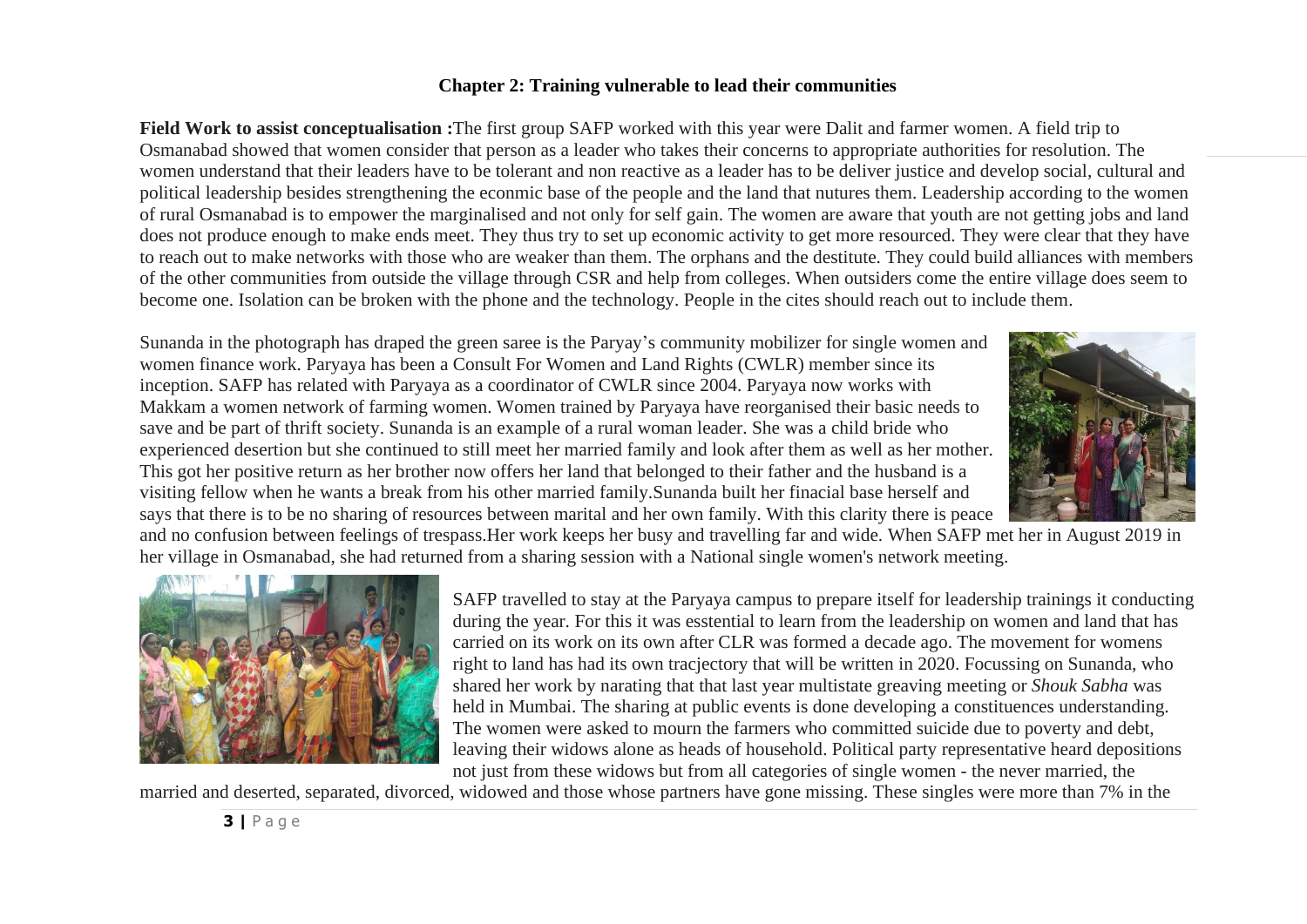2011 and in the past some years this number will have only increased as marriage gives more pain than gain, Not many single choose to marry again and they rather fend for themselves. Single or people in relationships supported by their community, are valued as members to contribute to another, by caring, providing opportunities or by earning and spending.

However, to earn or be productive one has to be supported and cared for. To perform care roles people need to be at home or work near home. workplace near home are therefore desirable for the caregivers. Not every one has a home, the homeless and those abandoned by families or institutions like orphan youth at 18 years of age, have unmet dependencies and often require support before they can become contributors within a community. The excluded like the differetly abled, dalits and minorities, collectivise or change identies to get included in development process. Arrangements to nuture collective responsibilities to earn and care are different for each age bracket. Different needs require different support services. Communities develop their service networks as decided by their leaders who clarify priorities such that their community is visible entity that contributes to social and environment evolution.SAFP, supported three different constituencies this year to understand the issue of how leadership can be nurtured to suggest collaborations between different groups to cocreate joint and interdependent asks.

## **Mentoring leaders**

Armed with the understanding from the field area such as mentioned above, SAFP organised an All India women' leaders convention called Justice from the margins invited dalit and tribal women leaders from ten states to develop strategies to strengthen themselves and their constituencies. The event was a call from the Rashtriya Dalit and Adivasi Mahila Andolan

(RDAMA). It also participated in the Support For Youth Leaving Care (SYLC) group to generate discussion on how leadership would be strengthened among care leavers in India. The ongoing work on mental health that organised support for those affected by illness continued as much as constant interaction among the members of Consult For Women and Land Rights to deepen knowledge base on women resource rights discourse with vulnerable women.

## **Leadership of vulnerable women**

From April 2019 intensive work was carried out to get together different networks to nominate women and young girls to consider training opportunity to develop as leaders. SAFP planned a women leaders summit in 2019. Different avenues were explored to revive RDAMA with NACDOR, NALR, SAFP and ISI. These agencies invested their own resources with only a small part of the expenses supported by Water Aid. The event report on the SAFP website mentions clearly that it was an attempt to carry forward the leadership created by RDAMA founder member Rajni Tilaks legacy. Members of RDAMA spent three days to plan to agree on solutions for addressing Dalit Women Resource Gap. Thus through this sixth National RDAMA convention held on 13-14 September 2019, at Gandhi Peace Foundation in Delhi, an executive committee was nominated to carry forward what their leader Rajni Tilak had envisioned that many leaders train themselves to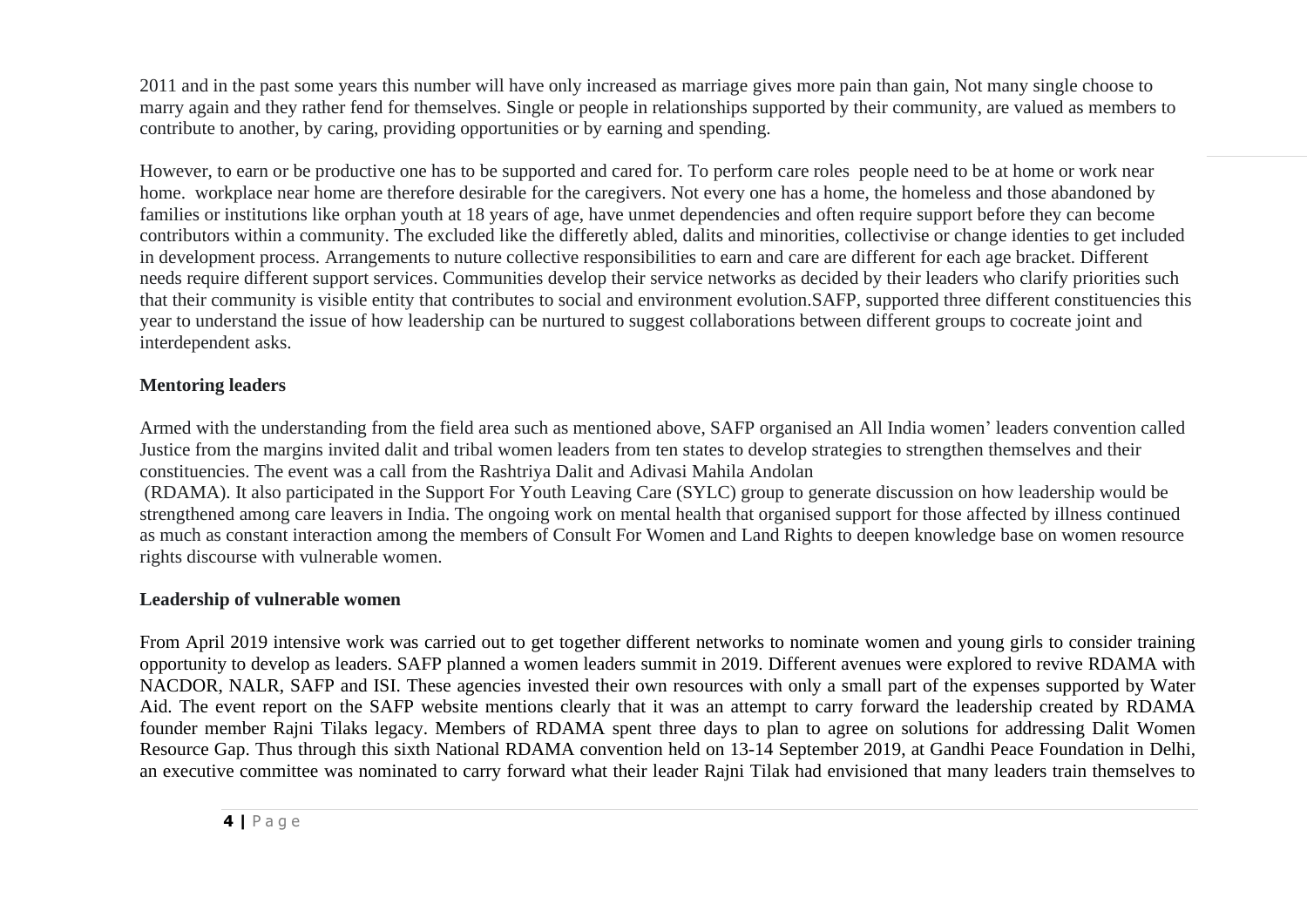be social entrepreneurs. Existing RDMA members gave a call to other members strengthen its membership and leadership to become like Rajni Tilak.

# **Setting up the National Aftercare Leadership**

Rehabilitative services for children who grow up in child care institutions (CCI) or orphanage are required as at the age of 18, these 'youth leaving care' (YLC) of their CCI, lack functional efficiencies, education, technical skills and stable health to live independently. YLC support when they age out of care are sporadic as Government functionaries, philanthropists, civil society and NGOs are not able to focus on the welfare of those who complete their term in the CCIs. The rights of youth who grew up under the State's protection and care were articulated in terms of continued wardship of the State by SAFP. The existing legal basis of aftercare entitles YLC both financial and non-financial support for their settlement should be comprehensively detailed. Since the YLC themselves are not organised, they do not have an agency to focus



on asks from their corporate parent that is the State. SAFP through the year focused on a process to organise the YLC. While associating with Mr Aditya Yatri, a care leaver scholar at Tata Institute of Social sciences SAFP learnt through out the year. It was able to draft a vision document for aftercare work due to this association. The association focussed on providing advice to set up an autonomous national platform of Youth Leaving care. Mr Yatri announced the establishment of YCLA in December 2019 and referred to the vision paper drafted by SAFP which can be downloaded from the SAFP web site. Mr Yatri has worked largely on his own guided by the struggles of the care leavers he is in contact with.

Leadership of women and youth in WASH : was organised for consulting key vulnerable populations and engaging all segments of society



to support ODF+ LNOB goal from 2020 onwards. SAFP supported FANSA in collaboration with WSSCC, by training a team of 22 youth and women leaders to participate in this summit that took place in Rishikesh, 16-18 December 2019. The report from the women group is available on the SAFP web site to review recommendations that emerged from the discussions on one of the groups during the summit. This summit was a unique experience for SAFP youth team led by SAFP. As seen in the photograph SAFP got together youth leaders from eight states for the summit. The young leaders voiced their concern on their voice that as heard last. Even as they spoke they registered their recommendations represented by Ms Isha Shandailya who was the youth coordinator for the

summit from SAFP. She asked why all the VIPs were allowed to take more time and why youth who were heard last got less time. The people on the dais informed that it as an unplanned unfortunate truth that the youth did speak towards the end and assured that the next time they were to organise such events the young people's concerns will be taken on a priority and not related towards being the last. Rakhe and Ravi Rabbo led a team of women for this summit on behalf of SAFP.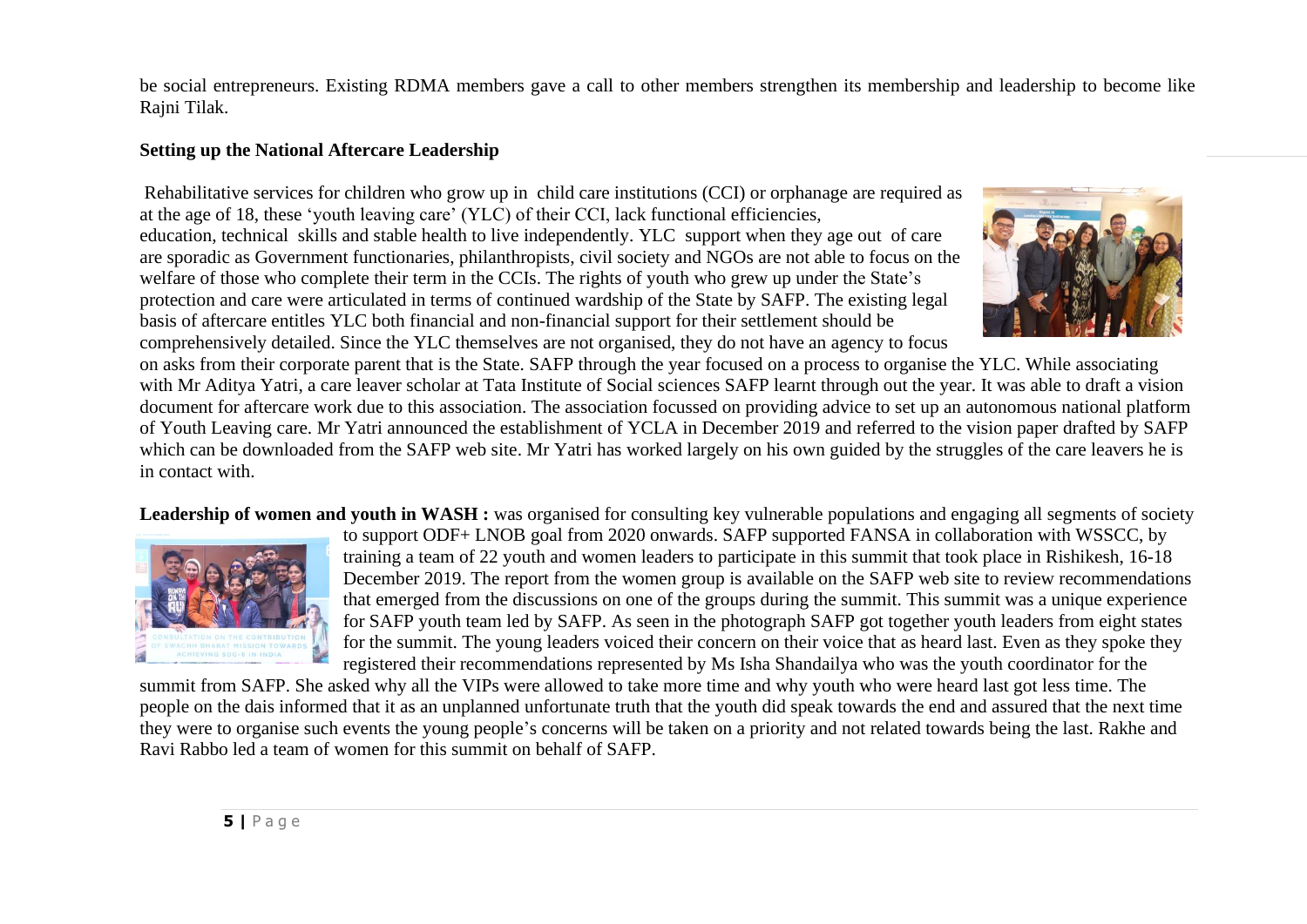#### **Work with Youth**

SAFP representative Mr Imran Khan Husseini was invited to attend a number of events in Delhi this year. He provided input in the civil society preperatotory meeting for the HPLF in 9 June 2019 organised by the Wada Na Todo Abhiyan at the India International Centre in Delhi. He mobilised youth participation for another meeting on environment concoiusness to support SDG attainment at Visha Yuak kendra on on 20 June 2019. Mr Imran Khan has contributed by writing in the vernacular by interacting with youth participants for youth centred meetings on behalf of marginalised youth. The Divya Youth Manch invited Imran to lead group discussion at the International summit for the youth orgabised in July 2019. At the American centre Imran contributed to the post Article 377 times discourse. His writing got published in the hindi feminism blog where he wrote about women visibility in the labor and work market. This invisibility makes labor of women go unrecorded and thus female participation in workforce in India is reported as declining. This contribution of Imran got attension of others who have requested him to write in Hindi for their blogs like youth ki aawaz. He also contributed to developing content for the Feminism wikkipedia in Hindi.

IGSSS invited SAFP to write a stratgey paper on youth work in India. This was a result of a meeting orgnaised to celebrate 60 years of its fungtioning.

**Work with the unorgansied sector workers** A continuous dialogue was carried out through the year with workers.



**EFRAH. National Alliance for Labour Rights** (NALR), Okhla Garment Workers Association. **Hawkers' Joint Action Committee** 

Different meetings were organised by members of National Alliance for Labor during the first week of May. Specifically, the two mandatory annual programmes on May 1 and on the birth and death anniversary of Shaheed Bhagat Singh were held this year too. **Shramik Sansad** or Workers Parliament 2019 was organised to mark the  $112<sup>th</sup>$  birth anniversary of Bhagat Singh. The event took place at Indian Social Institute where workers were updated on the impact of the changes being made in labor laws through codification. The meeting concluded with a visit to the Firozshah Kotla maidan to garland the statue of the youth leader along with his comrades.

platforms. On 28 December 2019 another programme was organised to discuss the workers input to the Delhi master plan. The recommendations from most of the meetings were formally shared with the central labor ministry representatives.

When Covid 19 threw many workers in crisis and most of them were fleeing from destination areas to their source areas. SAFP contributed by linking relief and essential services to the migrant workers along some migration routes. The Yamuna khaddar housed some agricultural workers that were included in the services and food

provisioning as they stay near the SAFP office. Mr Imran Hussaini represented SAFP in the relief work for migrant workers. He also worked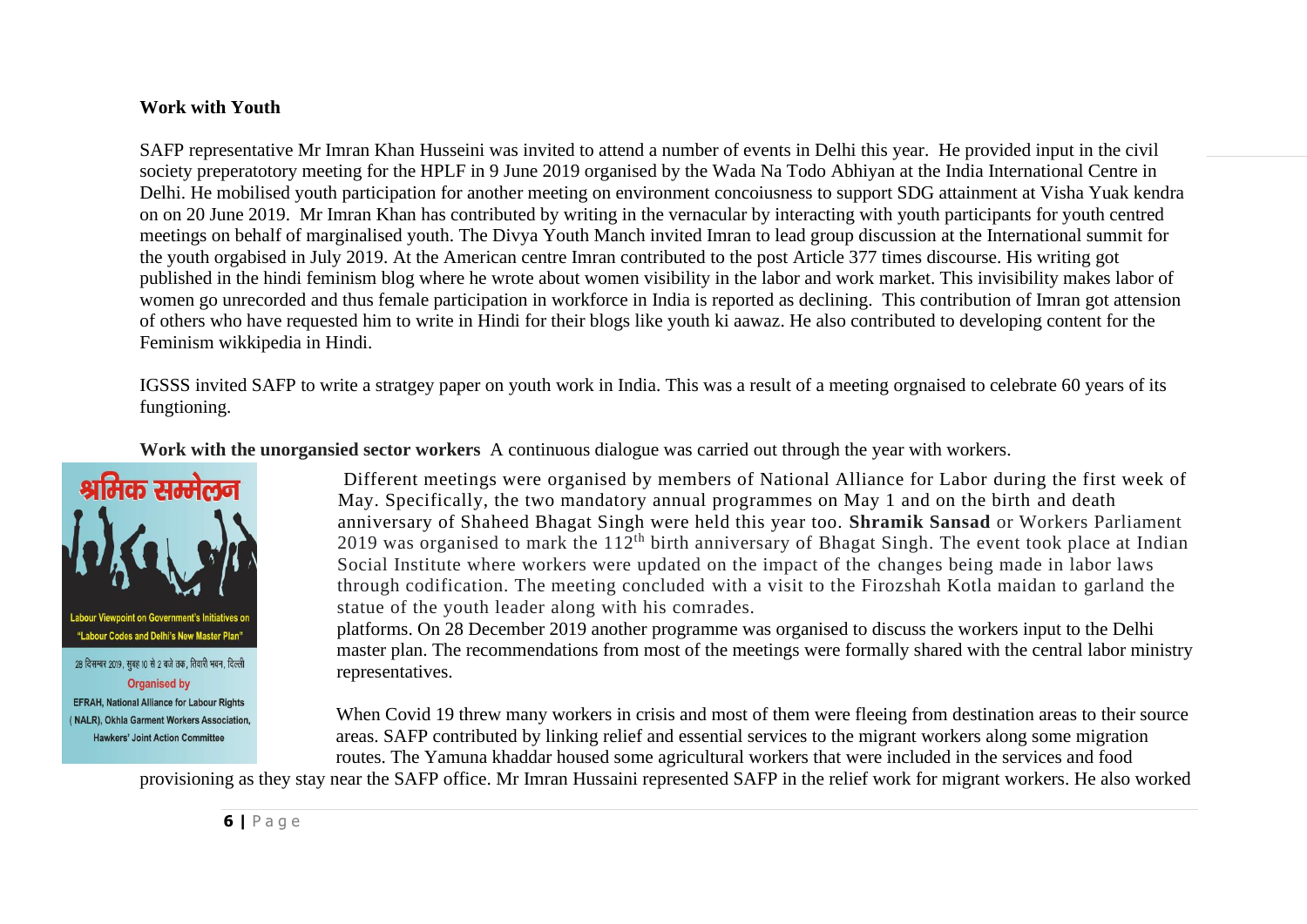#### for senior citizens during MARCH 2020.

# **Chapter 3 SAFP Consulting and Learning**

#### **Work with women and enterprises in India**



Women Enterprise Connect India (WECI) was conceived this year by SAFP to promote the resource increase agenda for women. This activity comprised of outreach to both educated and non-educated women who have been running their own businesses. Proposals were discussed to highlight their work and raise demand collectively to develop women resource zones in each neighborhood. Ms Rakhi Gupta worked with a group of small scale entrepreneurs who had set up service agencies to provide home care workers and domestic cleaning service. Ms Akta Sehghal invited SAFP members along with

others to a session at Russian cultural centre where an informative session on women and financial planning was undertaken. This programme was first among many other awareness seminars and webinars organized by a team of young women who work with Akta to form the Global Women Entrepreneurs Cliques. Similarly, Ms Sonya Tyle another SAFP associate from Club House group

invited SAFP to develop core programmatic interventions to economically empower the poor by increasing their access to the cash transfers made available through existing government programmes and schemes. This group initially called themselves Women and Wealth (WOW). This English name was replaced in favor of the name Sathi to make it understood to the those who did not follow English. The WOW team researched on different schemes that each vulnerable was entitled and narrowed on a list of schemes that members could have tracked as availed by the vulnerable section of society. A base line survey needed to be undertaken to understand who would be the vulnerable and who should WOW/Sathi empower financially. Towards this end SAFP shared a questionnaire with the WOW team. This questionnaire was developed by a professional team under the banner of Awara Guftar.



Team Awara Guftar was set up with SAFP association to germinate enterprise ideas in 2018. It has organized budget

travel and tours for development professionals ever since. These tours are undertaken to explore new places and review business proposals among its members. One of the members shared the business of setting up food vans and renting it out as a mode of income generation for a woman led group. Other members have long term plans to set up natural farming marketing network. One such network called RMVS incubated marketing plan for tetra pack juice in East Delhi. Another women and land network planned that land should be brought at market rate to begin farming. This was done in Lucknow by two women entrepreneurs. The Awara Guftar members travelled to understand the model of Book Café set up by Ms Swati Kundra in Dharamshala in Himachal. This book café has successfully enrolled students and remote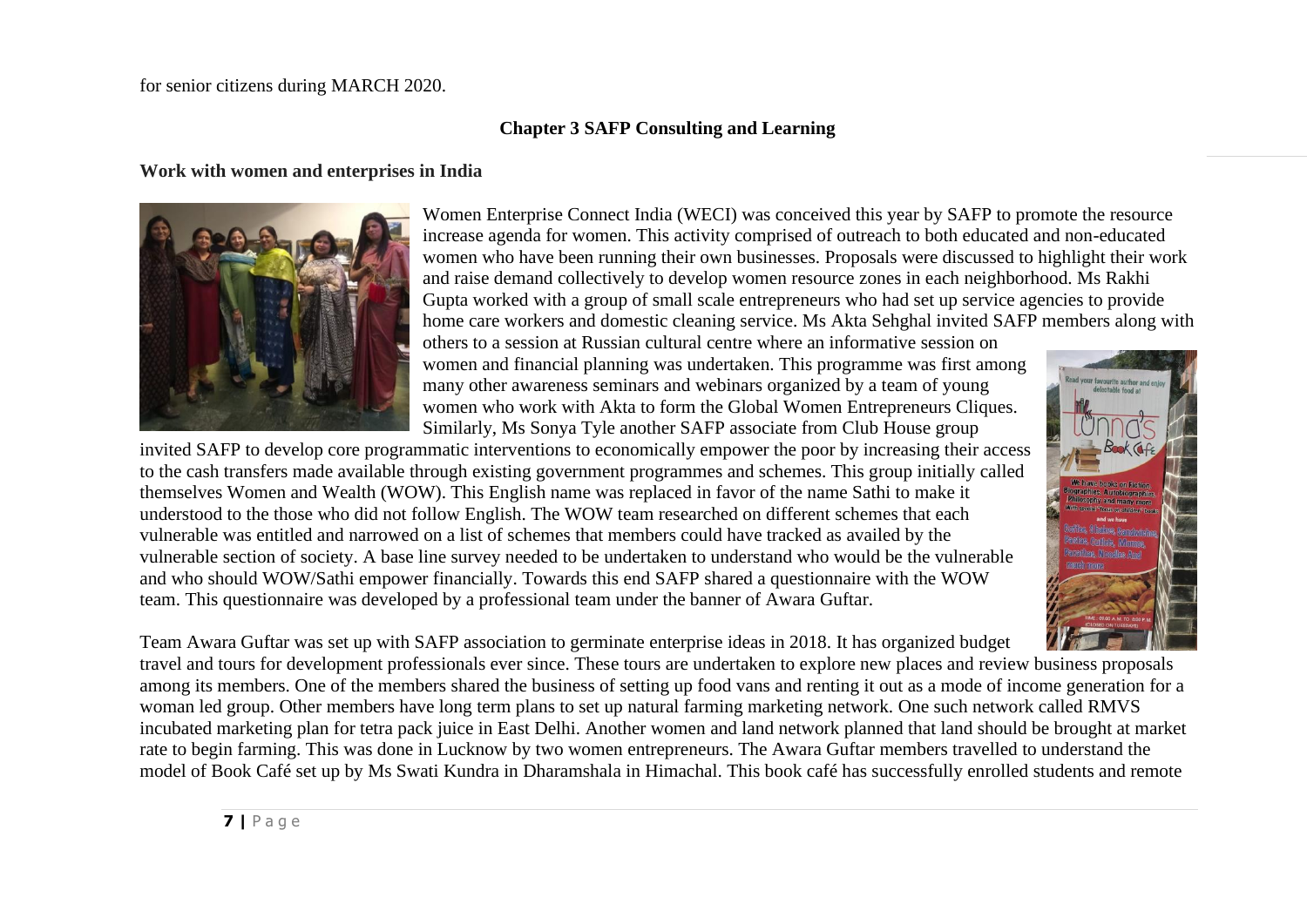workers to regular foot fall. Local youth have been trained to carry of work as usual and Ms Swati Kundra is ready to replicate this enterprize in different places. Women entrepreneurs in different states were encouraged to replicate this model.

## **SAFP Consultancies**

Girl First Fund had given a global call for proposals on ending girl child marriage. The response to this call was over whelming. Consultants were hired in different regions in the world to select the proposals for consideration of support. Dr. Shivani Bhardwaj as hired by Geneva Global Inc as a proposal reviewer for proposals that were submitted by Nepal and Uganda. The terms of reference of the work was to reduce child marriage through a set of selected intervention matrix. The work started with a training that was provided by Geneva Global inc. The task for SAFP was to select proposals with a team of seven consultants operating from different countries.

SAFP team consisting of Ms Rita Upadhayaya and Ms Pranjali Malhotra assisted Dr Bhardwaj for training purposes in this assignment as this was a time bound short-term work that was completed in April. The selection as based a very well laid out selection criteria that had a digital platform to submit work.



The second consultancy SAFP undertook was with Caritas India. Ms Deepika Nair and Dr Bhardwaj worked on this consultancy together where Ms Nair provided the content for the safeguarding policy and practice for this client. This assignment involved work from June to December 2019 which included three training events. Mr Amod Khanna was enrolled as the SAFP resource person for an Orientation and a training session in Delhi. The policy of safeguarding was field tested through a training programme of staff and Caritas partners that was held at Baripda in November 2019. Caritas India Safeguarding Policy and practice guide developed by SAFP has a training module that can be applied to other organizations as well. This was a pathbreaking work for our organization as we were able to offer perspectives for safeguarding both adult and children who could face vulnerable

situations from the exposure to an institution intervention. Based on this learning SAFP drafted its own safeguarding manual which can be referred to on the its website.

The third consultancy offered involved sensitizing police officers in Bihar on Gender Based Violence. This work was commissioned to an NGO called Mittika that trained SAFP representative on applied theatre techniques in February along with other professional trainers. This was a unique experience to brush up training skills that were to be applied in a sequel assignment with Mittika. This assignment was the work of IFMR lead which had invested itself on analysis of a study conducted on the Gender based Violence of response of Bihar police. The research found that the police did not support the victim as they are themselves from a culture rooted in patriarchy and feudalism. A training module was designed for attention of Mittika trainers such that a training framework on GBV could be discussed. SAFP was requested to suggest Bihar based trainers for an assignment to conduct training of police offers in five different locations. Two trainers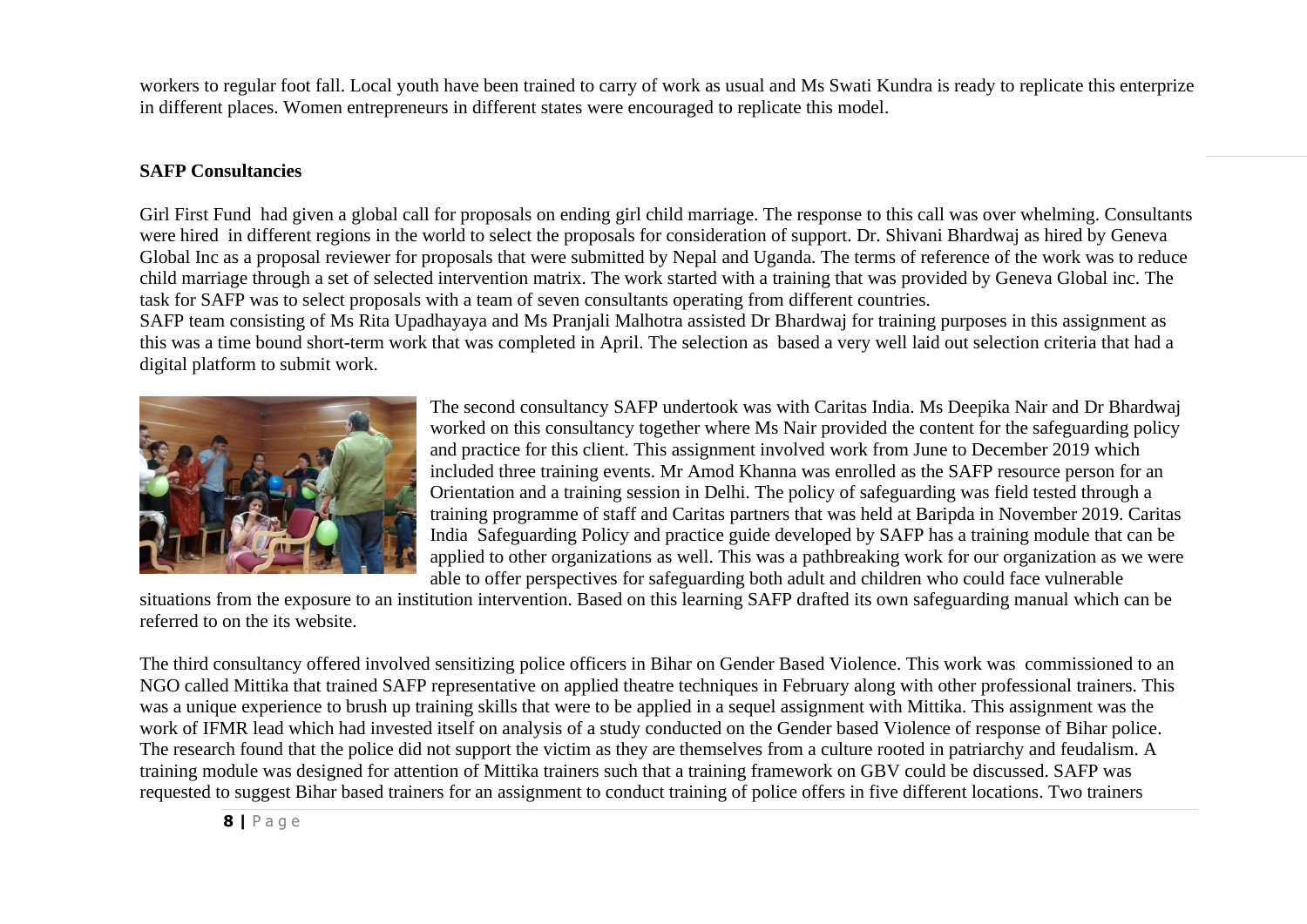suggested by SAFP were take on for the assignment. This assignment however could not commence to conducting the actual training due to the Pandemic.

## **Seminar on international widows' day**

Ms Pranjali Malhotra represented SAFP along with Ms Rakhi Gupta to present the findings of research conducted on the status of middle age women. The course of the research had a good number of separated and widowed women. She had a very meaningful dialogue with different forum representatives. In particular her meeting with Ms Meera Khanna of Guild of services focused on practical difficulties widows shared in the course of SAFP and Jamia Research. The guild of service observe June 23 every year as the international widow's day with the UN women. This year the Guild of service formulated a specific programme around the Supreme Court judgement for women in distress. The challenges in its implementation were discussed at a National meeting organised by Ms Pranjali Malhotra and Rakhee Gupta where the issue was highlighted to get a response from the ministry and the NCW. Guild of service had further taken upon reviewing the recommendations made as they expressed their plan to prepare a white paper for it. Minister of WCD was been invited to chair the session while representatives from various ministries like health, social justice, skill development and panchayati raj were to respond on the progress made on the recommendations Supreme Court made on the welfare of all omen in distress. A sequel event which was a round-table consultation was held on Monday 24th June at UN women office. Ms Malhotra lobbied for Sathi all for partnerships to be given time and presence in this meeting as SAFP had hosted the previous review to understand status of compliance on Supreme Court representation. Ms Malhotra was able to recall the recommendations such that government accountability could be understood better. Along with her Rakhee and Onkar Mittal did speak about their field experiences in Delhi, as well as in Vrindavan.

## **Seminar on declining Women Participation in Force in India. The executive director of SAFP Ms Deepika Nair and Imran Khan represented SAFP at this seminar organized at Eros Hotel Delhi.**

SAFP was invited by breakthrough to hear esteemed panel discuss the serious concern on the declining Female Labor Force Participation (FLFP) in India on sequel meetings. The invitation was given to leading stakeholders and SAFP was invited to the event as we had organized the consultation on proposing solutions to the impasse. The event that was organized by SAFP has invited women workers leaders and trade union organizers. The information from the field was thus captured by the consultation that preceded this one. In the build up to the consultation different stakeholders had agreed that this issue is a major concern and that this shall be a worthy of further work. SAFP representative had a important information to contribute however the organizers had invited too many resource people and panelist. Thus the voices from the ground went unheard between the legal, academic and the theoretical discourse.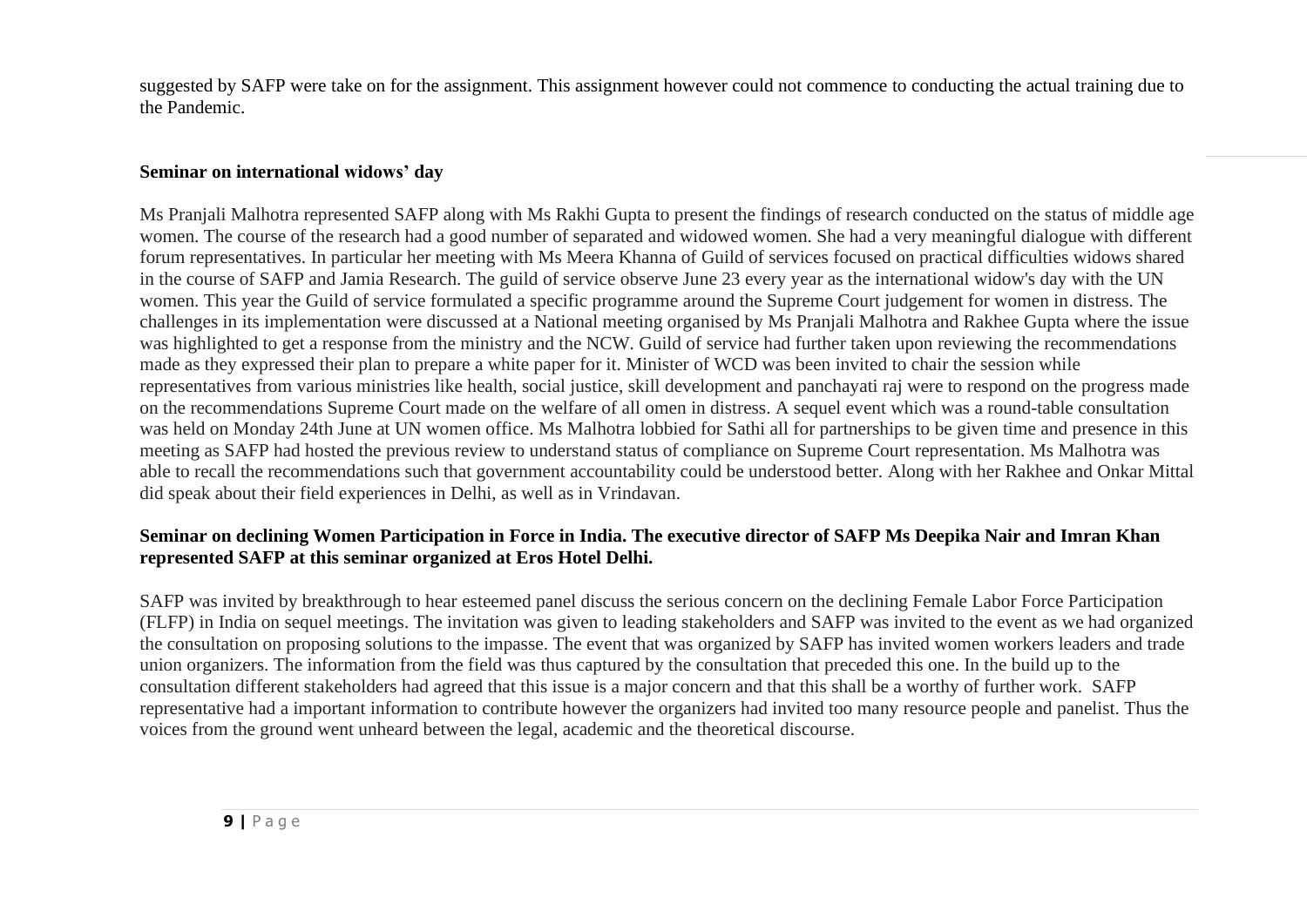#### **Chapter 4 Awareness and Policy Impact**

**Advocacy for Domestic Workers :** SAFP represented workers movement organized by the NGO Nirmana to advocate for the rights of



domestic workers at an official event. Organized by the National Human Rights Commission (NHRC). This event was a Regional Conference on 'Human Rights of Domestic Workers: Issues and Challenges' which was organized in collaboration with ILS Law College, on the 30<sup>th</sup> August 2019 in Pune. Through this Conference, the Commission aimed to mainstream domestic workers and their right to decent work. The Conference was held under the chairmanship of Dr. D.M. Mulay, Hon'ble Member, NHRC. It was also attended by Shri Jaideep Govind, Secretary General NHRC, Ms. Soso Shaiza, Hon'ble Member, National Commission for Women, Ms. Vaijayanti Joshi, Principal, ILS Law College, Pune. The Regional Conference covered nine States from the Western and Southern Regions of India which are Maharashtra, Gujarat, Goa, Rajasthan, Andhra Pradesh, Telangana, Karnataka, Kerala and Tamil Nadu. It was attended by representatives from the Union Ministry of Labour and Employment and representatives from

the State Human Rights Commissions (SHRC), Labour Departments of the State Governments, Domestic Workers' Unions, Academicians, Civil Society Organizations (CSOs) and domestic workers from the said regions. Faculty members and students of ILS Law College, Pune were also in attendance. The Draft National Policy for Domestic Workers, has not been finalized but has been discussed since the year 2000 in India. The Unorganized Social Security Act, 2008 identifies domestic workers as wage workers under Section 2(n). This enables them to avail various social security schemes run by the Centre and the State. Through this participation SAFP understood that the government had not considered the recommendations that had been submitted by the trade unions of domestic workers and unorganized sector workers.

**Understanding Aftercare**- A talk by Aditya Yatri at National Office of SOS Children's Villages of India on Dec 16 2019 was held on the



invitation of the Country Director of India SOS. Aditya presented to his parent organisation SOS, insight based on his doctoral research. He offered solutions to strengthen care and aftercare work for children who are abandoned and in orphanages in India. It was the first time that such a presentation was organised for SOS formally, and this is a welcome initiative that parent organisation is learning from their beneficiary child. Aditya shared that institutionalised children grow up as abandoned youth who don't belong anywhere. The institution that support them can shelter more vulnerable children who as young adults of 18 need to fend for themselves often sans an identity and a community network. Aditya is a member of the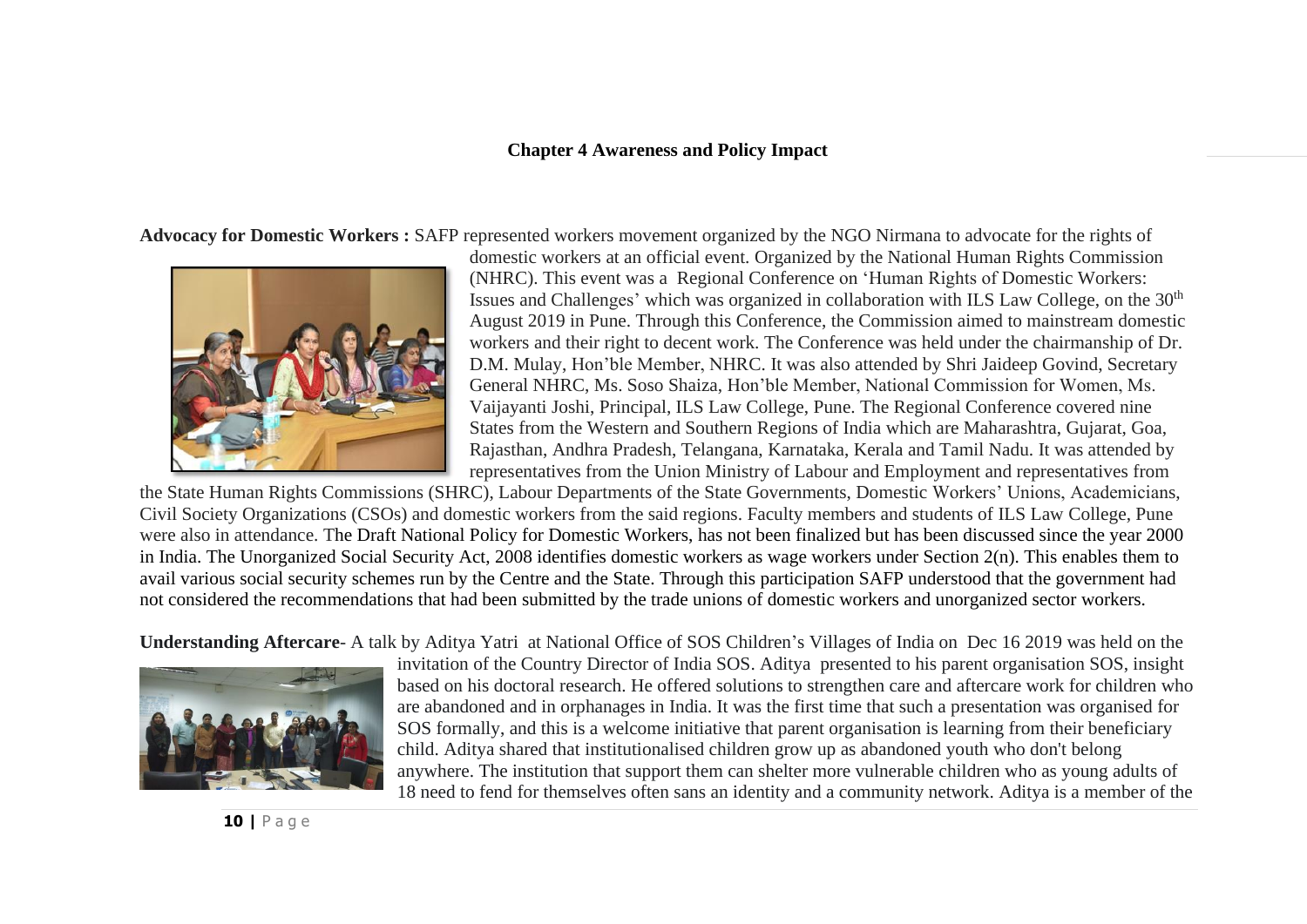Support for Youth Leaving Care or SYLC and is leading the Youth Care Leavers Association (YCLA - pronounced as ekla or alone.) For the past year Aditya is trying to raise resources to get together orphans to agree to an action agenda and get input from SYLC members on how to develop and strengthen the YCLA. The other SYLC members however have not been able to raise resources for this meeting. They get to involve care leavers like him to know more information. The CCI need to develop their institutional resources for younger children. The business of settling each abandoned child has not picked up as yet. The YCLA inception conference was to take place in April 2020. This was done virtually in March end.



**Meeting with Shivi Development on Security and women on 30th November 2019** : Shivi Development society has organized annual event on women and security. Last year one such event as organized and the quorum had set up India forum for Violence against women. Ever since there was no follow up and this second meeting was organized to take stock of what transpired as action with the members of the forum. Each member refreshed their understanding of the optional protocol as well as UN CEDAW provisions and shared that there is high level of insecurity felt not just among women but also people of all sexual orientation. At the plenary suggestion were discussed between the members to increase security through self-protection and preservation. It was discussed that given the situation the framework of local area development.

## **Developing Legacy For Women Leaders**

For the past two years SAFP has advocated for developing legacy of women leaders of India. The development of the legacy of Rajni Tilaks work as concluded this year after work on it for a period of two years. Two writer namely Dr Krisna Sobti and Ms Santwana Nigam were the focus of this year. Sobti Ji was a much decorated writer acclaimed for her vision of Hindi as a language of the people rather than academia or the puritans. Hindustani according to her genre of writing is to be preserved in a way it was spoken and widely used in the subcontinent. She wanted her own home to be used as a writers hub but her will has been disregarded. The Raza foundation is now to execute her will and SAFP will support her legacy by writing about her stature and vision for the next year too such that her last wish is realized. Ms Santwana Nigam eminent writer and as a feminist contributed to the world of Indian theatre through her playwrights and translations. The legacy of her work was written in her own life time by her in her autobiography. Just before her passing away her family launched the book for private distribution and thereafter two meetings were organized by SAFP to read from her book to celebrate her. Both these writers were pathbreakers in their own ways. Her theatre group Abhiyan produced a play based on four of her short stories.

**Continued work on advocacy for Vrindavan Widows** : The follow up with widows of Vrindavan on the challenges of implementation and monitoring of the order of the Supreme Court dated 11 August 2017 was carried on by Ms Rakhee Gupta who made six visits to the city during the year. The PIL related to Vrindavan widows and the report of the six-member committee constituted by the Supreme Court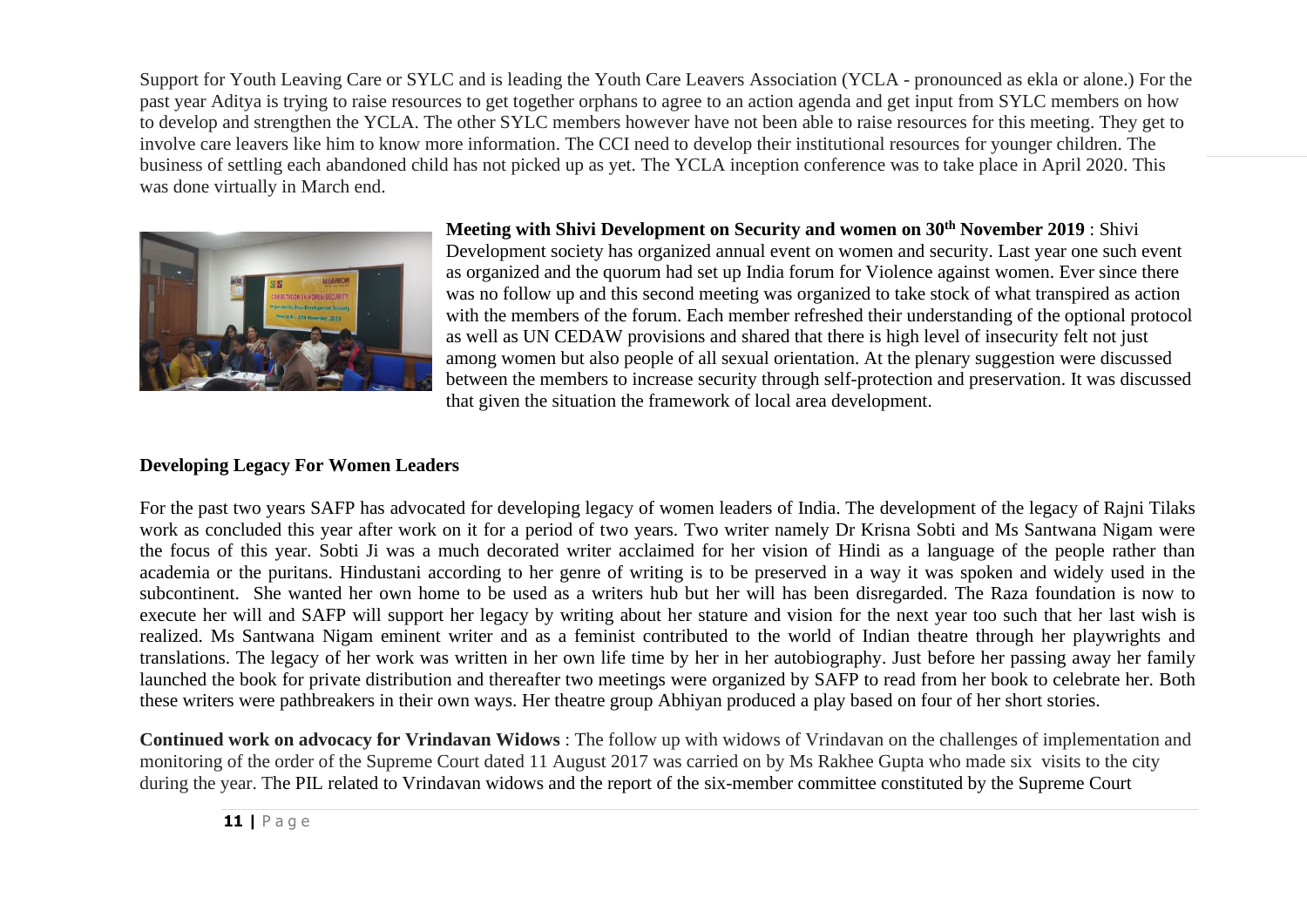submitted on 30th November 2017 has resulted in the recognition of this work as a living legacy for Ms Rakhee Guptas work. Honorable Supreme Court requesting the Ministry of Women and Child for action for all 'Women- in- Distress' such that they can turn towards for empowering themselves by developing their own resource base and social network. The gender resource inequality since independence calls for reparation. SAFP has been advocating a convergence programme for women to be implemented by the MoWCD and other Government Ministries. The visits to Vrindavan reported that the situation has not improved. To advocate for the rights of the women in distress SAFP continued to meet with implementation agencies of Swadhar greha policy and programmes to develop their system of demands in an organised manner. SAFP representatives invest brainstorming time with Rakee Gupta to keep her motivated to continue work with the widows of Vrindavan. The latest reports from the field was that during the Carona Pandemic the 1000 bed facility inaugurated by MWCD for widows in Vridavan has been converted into a Covid facility. The pandemic has set up different kinds of new barriers to get welfare to reach this vulnerable people. Ms Vanadana Mahajhan represented SAFP at a meeting organized by Red Dot on March 5 at the American centre on women security and planned spaces. This theme is linked with our efforts to develop the discourse on women and infrastrural design and its access.

#### **Aces in India**



Dr. Pragati Singh, Founder, Indian Aces

This year Dr Pragati Singh had the honor of receiving the Anjali Gopalan Srishti Award for Social Justice yesterday, from none other than the revered Ms. Anjali Gopalan, founder of [The Naz](https://www.facebook.com/Nazfoundationindiatrust/?__tn__=K-R&eid=ARACfYCnC3Waq4nBllEZRFkpZNY0myM7vf43zva-2rPk4VqRtKzZIag3tBIA1Zq9rZ6BGJuEPK5xC_kM&fref=mentions&__xts__%5B0%5D=68.ARCrBdAr9odZkv4_M_3HW00ZKzlOSSaGfYCz9E3KFe9nj-2O7XmptV_j8Yt8twRebv919Hx-CRVMKoKawYCBdkVyCNXbT11Eu2Xw96LbMU-_SsMem7VTidPkLOVyjscNh5SofGCsB9TFSABIn8JPuqYvEKUPm43-tVk7IK_-LK7yb6H-E0XR5GkBJnBPPiz-fjAwh8KJYNa7cytzfb2oW2rpDGBTwcy_2OlL1_WPZVPM5hbQfql8xaIaSAAKA0QW8TXCEQ)  [Foundation India Trust,](https://www.facebook.com/Nazfoundationindiatrust/?__tn__=K-R&eid=ARACfYCnC3Waq4nBllEZRFkpZNY0myM7vf43zva-2rPk4VqRtKzZIag3tBIA1Zq9rZ6BGJuEPK5xC_kM&fref=mentions&__xts__%5B0%5D=68.ARCrBdAr9odZkv4_M_3HW00ZKzlOSSaGfYCz9E3KFe9nj-2O7XmptV_j8Yt8twRebv919Hx-CRVMKoKawYCBdkVyCNXbT11Eu2Xw96LbMU-_SsMem7VTidPkLOVyjscNh5SofGCsB9TFSABIn8JPuqYvEKUPm43-tVk7IK_-LK7yb6H-E0XR5GkBJnBPPiz-fjAwh8KJYNa7cytzfb2oW2rpDGBTwcy_2OlL1_WPZVPM5hbQfql8xaIaSAAKA0QW8TXCEQ) that initiated the PIL against and continued to fight section 377, starting 2001, finally leading to its scrapping in 2018, and Justice G. R. Swaminathan of the Madras High Court, who earlier this year, issued a decree to ban non-necessary surgical (cosmetic) interventions

on intersex children in the state of Tamil Nadu.SAFP had supported Dr Pragati Singh of Indian Aces to set up a project called Aces Going Places last year and by 2019 this became an independent group as Dr. Pragati travelled to many cities across India with the support from PlanetRomeo Foundation as well as other organisations. The workshops in Chennai, Mumbai, Bangalore, Hyderabad, Goa, Mumbai, Pune, Bhopal, Kolkata, Chandigarh, and Lucknow got an aware constituency together through these workshops on gender and asexuality. Dr Pragati Singh for over 6 years has become a recognised name

and she featured on mainstream media to express her placing asexuality perspectives on the BBC where she shared platform with 100 other eminent women achievers across the globe. Pragati Singh ho would rather be known as an @practivist was one of the 14 speakers at the BBC to share thoughts at the conference called the female future. She delivered an interactive session titled 'Beyond Sex: The Future Of Love, Intimacy, And Relationships' which was



received rather well by the audience. The Royal family on Sweden met with Dr Pragati Singh on a luncheon get together when they were in Delhi this year. The Indian aces programme has taken off independently since the beginning of this work year.

**12 |** P a g e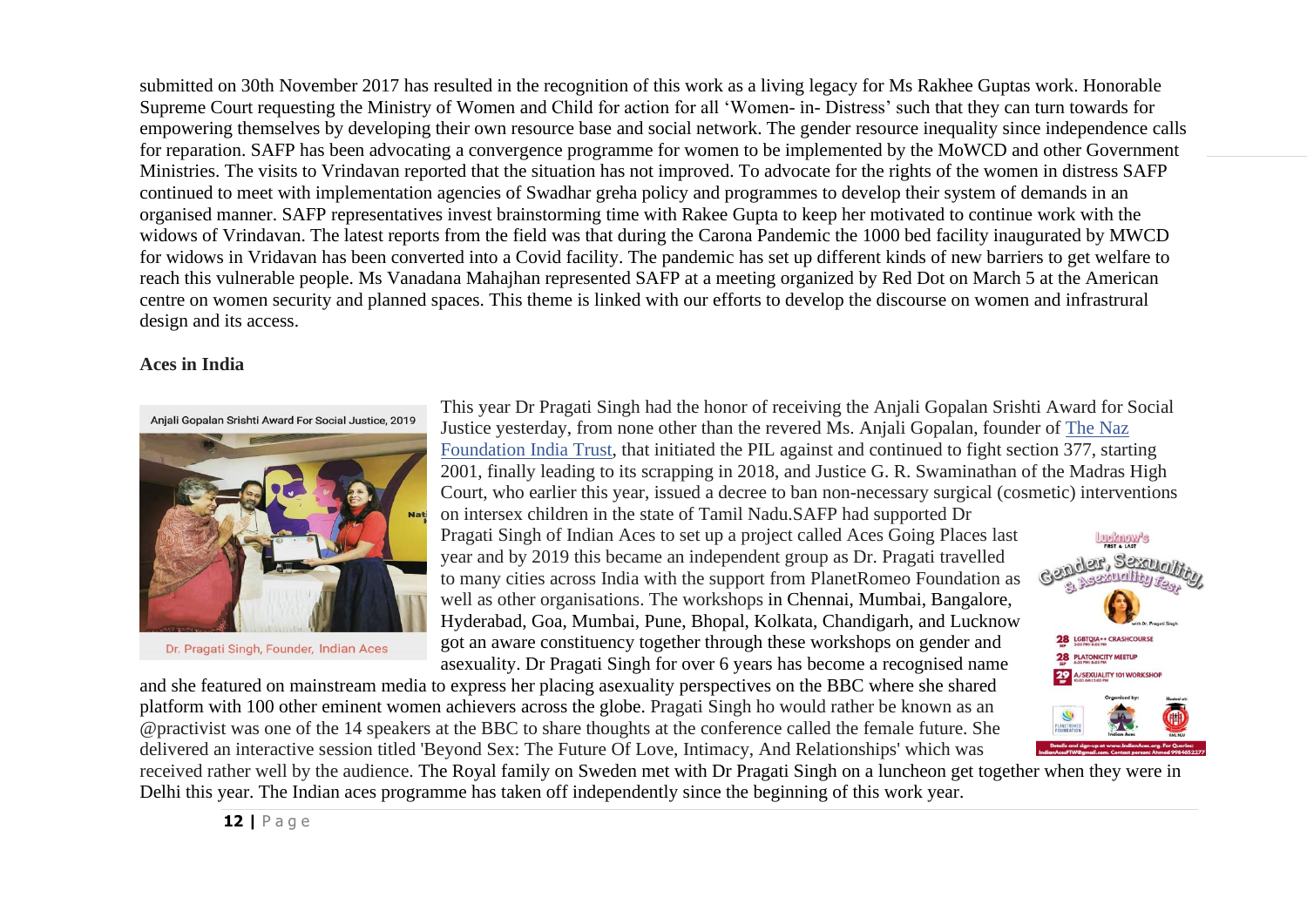Dr Pragati has completed more that the events she had planned with the assistance of PlanetRomeo as she was able to conduct sessions on invitational basis. She has been regularly recording and posting podcasts and uploading interviews. In one of her videos she very confidently advocated that it needs only one person to initiate and start a movement. There is no need to look for support those who ant to stop and hear they will and the movement will grow. The work of Dr Pragati has been truly inspirational and energising for many including SAFP. She is a woman leader who has worked on her legacy in her own life time.

#### **Tribute to Bharti Roy Chaudhary and forest workers**

The All India Union of Forest Working People (AIUFWP) organized a community women leaders meet on 1-3 November 2019, on the occasion of 66th birth anniversary of the women activist Bharati Roy Chowdhury at its Women Empowerment Centre, Village Nagalmafi, Saharanpur. SAFP





representative attended this meeting to update itself on how women are currently working on land, water and forest issues in relation to the Constitution of India such that solidarities are strengthened to understand strategies for follow up. Around 60 women, mostly young women activists, participated in this three day programme from the forest regions in the country. AIUFWP with its sister organization Vikalp Social Organization, in Saharanpur, UP, initiated in 1982, is working extensively on women empowerment, development of women leadership from marginalized sections of dalits, adivasi, minorities and from other

subaltern groups, especially in forested region. The association with Bharti Chaudhary as an initiator of land struggle of women in UP for SAFP founder has led the focus of SAFP to work on resource rights, thus this tribute had a great significance. Attending this summit also connected SAFP to women leaders who shared their wins and learning that also had been documented.

#### **The Training On Social Role Valorization**



The Key stone foundation India invited SAFP to a four day intense input on Social Role Valorisation or SRV. This input had a tremendous impact on the two SAFP representatives Ms Deepika Nair and Dr S Bhardwaj. Prior to this training Mr Vijay Rajkumar and Deepika Nair had conducted indepth planning to carry forward work on mental health in Kerala and Gurgaon through independent alliance with local groups in the state of Kerala. The reason behind this is that the culture and language along with the distance from Delhi proves to be more of a deterrent for collaboration. The learning from the training on SRV was that each intervention needs



to be very person centred and focused. The benefit from this input was that SAFP got linked to the SRV forum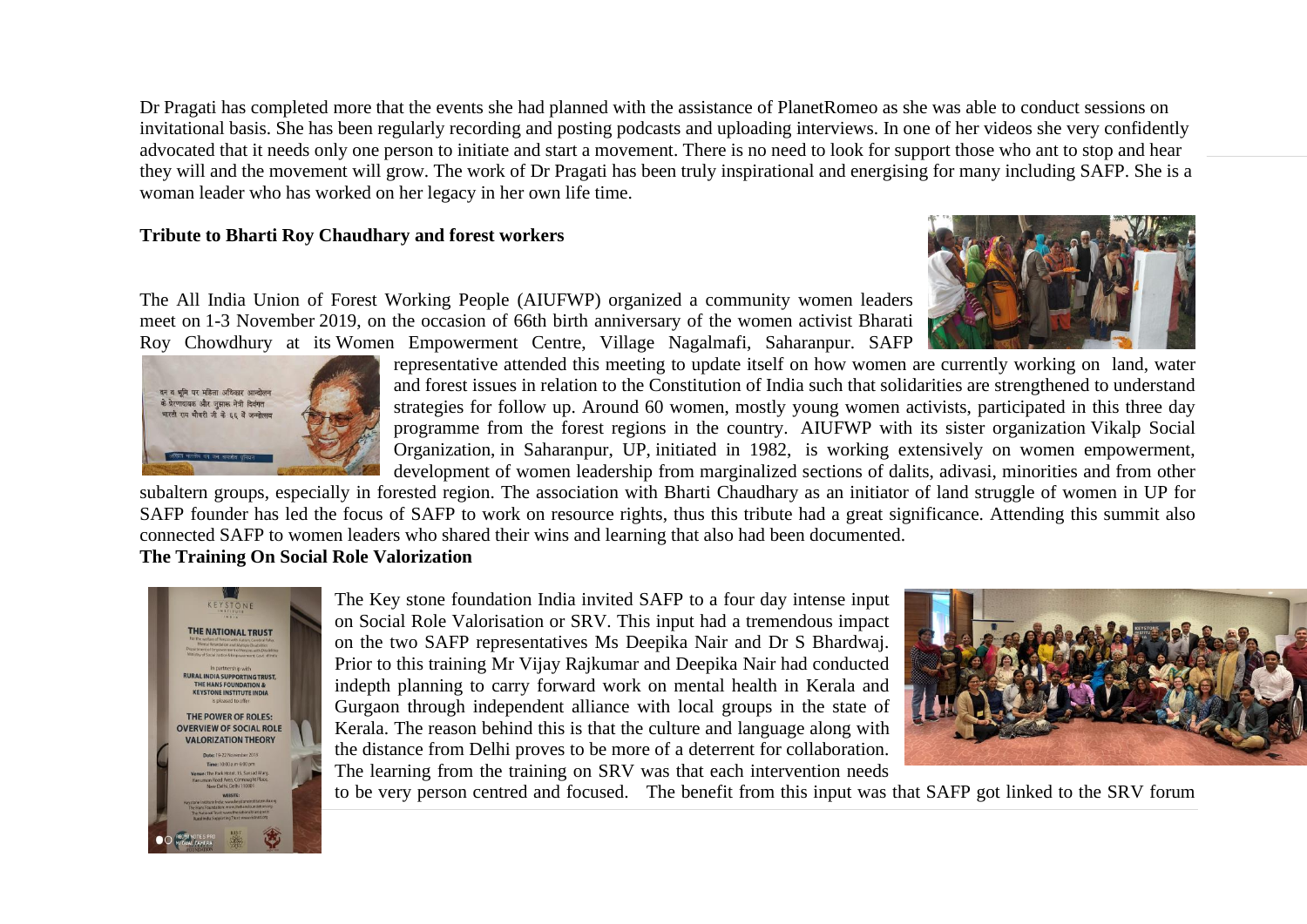through this training event. It can now participate in the different surveys and dialogues that take place every day on a what's app group. The members of the Indian SRV group are largely focused on parents carers and services for people who live with autism.

The Hans foundation and the National Trust had supported the training as Key stone India foundation has done extensive advocacy and partnership with developing policy and practice with them. The scope of work to deepen mental health intervention in Kerala or to apply SRV to women development work is very clear to SAFP people who are trained with Key Stone Foundation. Detailed proposal frame works were presented and emailed to the Key stone between December and January. There was a possibility that Keystone could have developed a context of work in Uttarakhand along with Hans Foundation. Towards the same proposition Dr Bhardwaj drafted specific proposals to work with existing SRV trained people within the state. However, after the initial discussion the government did not respond to the development of WRZ in the district Dehradoon as proposed by SAFP.

**Women Entrepreneurship Platform (WEP) Government of India** The NITI Aayog a shortlisted Dr Bhardwaj of SAFP in its fourth round



of the Women Entrepreneurship Award in Jan 2020. 130 participants were chosen from among 1300 applicants who have now been provided access to training resources and mentorship from this platform to develop as social entrepreneurs. These shortlisted candidates were invited for a networking event at NITI Aayog where each gave their introduction and shared aspirations. SAFP representative asked how many of these women owned property or had access to their own workplace. Of the 130 women, there were only 11 who has some asset base. On being interviewed by the NITI Aayog panel SAFP shared the aspiration to develop the woman resource zone in Dehradun district. The panel was looking for short term enterprise that could be supported as a market product. The women resource zone idea again would have required much more support than the government as willing to allocate at that juncture.

Ever since SAFP has presented the proposal to government of Uttarakhand trough Key Stone. This work

agenda shall remain work in progress till it can be fully realized. SAFP is no on the mailers list of the WEP platform. It gets updates of opportunities and services.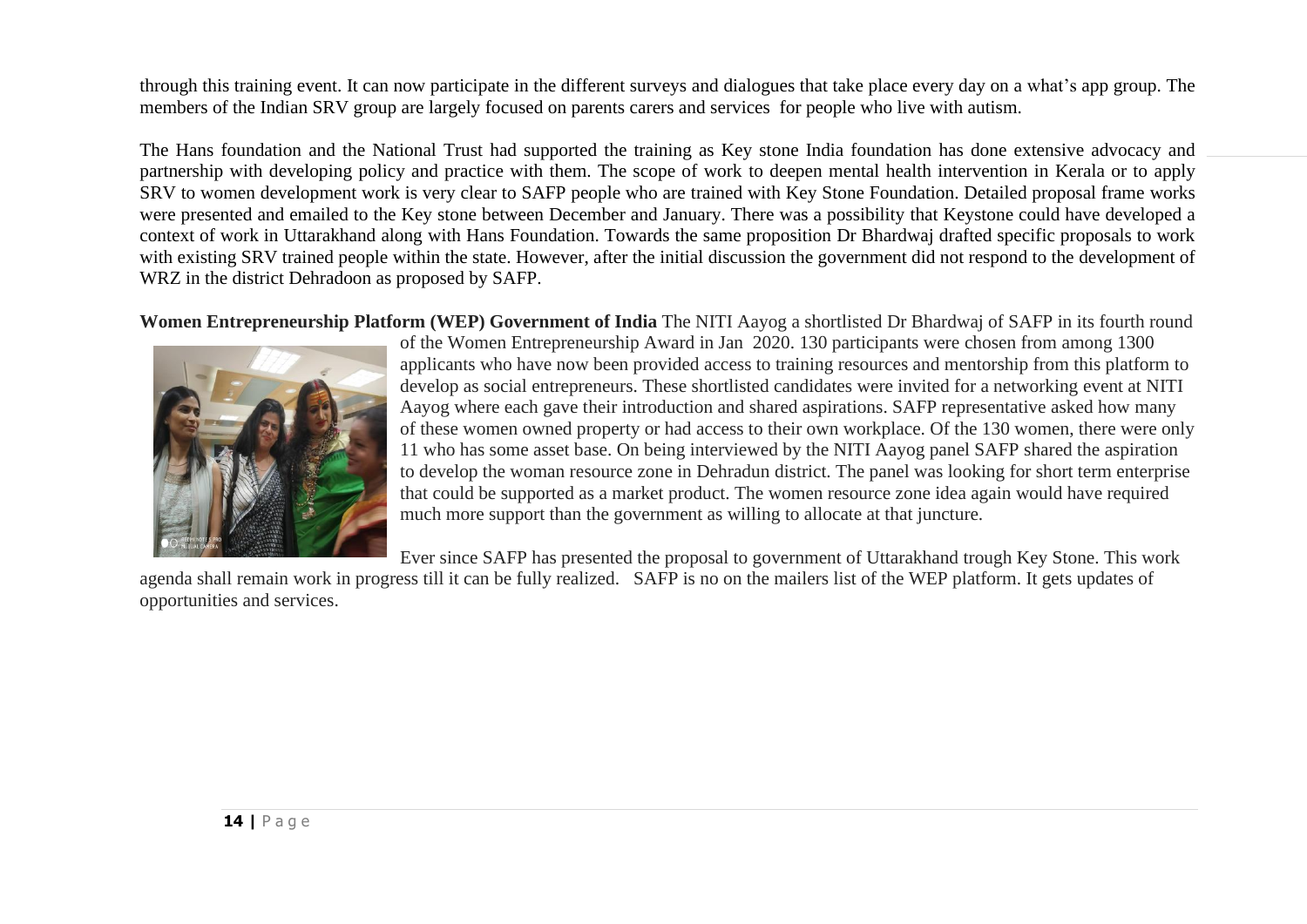#### *Club House*

Clubhouse was successful in cutting across various age groups this year. This year its members have organised meetings on their own. Over the course of last year, the clubhouse has been consistent in its membership. No new member was added but old membership planned outdoor and indoor activities. These members have to further extend invitations to newer locations in NCR to increase the membership of their wellness activity. They need to reach to Physiatrist and neurologists who could refer families to clubhouse activity. The Bhor foundation and SAFP Collaborated this year to hold listen in circles too. On December 11, 2019 the first collaborative meeting took place at the serene environs of the Agha Khan renovated Sundar Nursery. Subsequent meeting calls were shared by both the organizations. Ms Deepa Sahdev contributed to a Club house meeting organized at Ms Poorbi Menons home. She invited a motivational speakers to explain NLP to the club house members. Ms Pranjali Malhotra on her own initiate contacted fountain house USA to request for support toward this activity. A research concept note as developed to look at services currently availed by people struggling with mental health.

# *Faculty and Student Development Programme January 8 2020 Kalindi College*

The faculty of the Kalindi College of Delhi university and SAFP have a link through a CWLR member. The faculty invited SAFP Founder to deliver a presentation on its work with a view to open up internship opportunities for the students. Learning from this such information was shared with SAFP partners and constituents as such an opportunity is linked with SAFP vision and its realization.

## **Planning Ahead**

The year ahead will carry forward activities on safeguarding vulnerable communities that SAFP was able to reach out in this year. Research on youth and development is planned to develop strategies for youth work, to capture work done through the year.